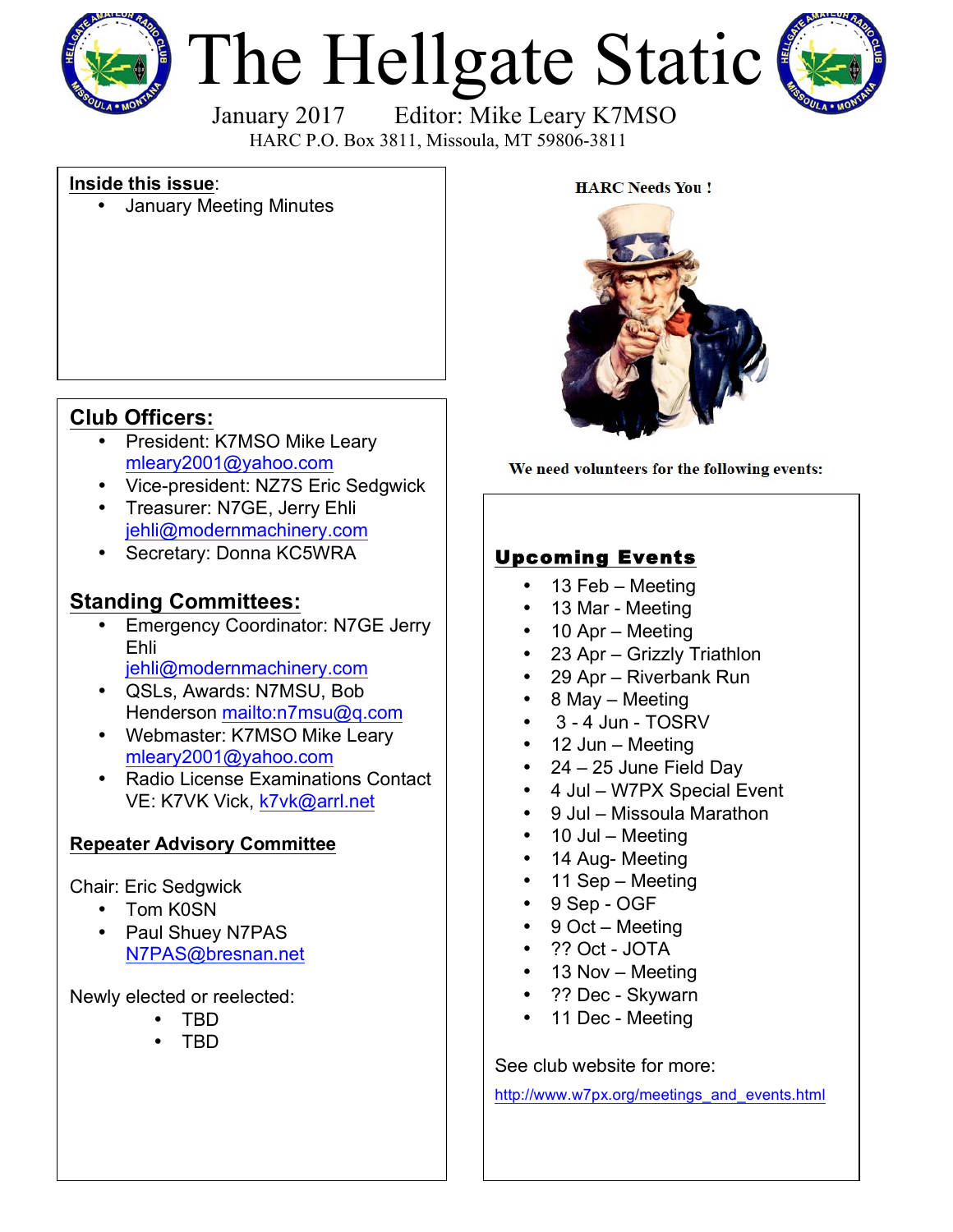# **Minutes of the January 2017 Meeting**

Introductions: Mike Leary K7MSO called the meeting to order. The following were in attendance: Paul Shuey N7PAS, Elaine Case KS7LDS, Gary Bruce K7OIJ, David Herzberg KI7FGN, Tom McGinley K7QA, Bill Farrell W4YMA, Eric Sedgwick NZ7S, Mike Leary K7MSO, Jerry Ehli N7GE, Jackie Harrington KC7RBC, Bryce Nordgren KF7RQ, Daniel Somerlott KI7HLW, Tom Hellem, K0SN

Approval of last meetings minutes: Motion Jerry N7GE, 2<sup>nd</sup> Eric NZ7S, Passed

Approval of Treasurer's report : Motion Gary K7OIJ,  $2<sup>nd</sup>$  Tom K0SN

Auditor Report: Not available

Repeater Committee Report: 146.90 repeater on Point 6 will most likely be moved to an adjacent building next summer. Service outage will last about one month.

HF Committee Report: New 20 meter antenna assembled this February. 40 meter curtain antenna a possibility.

Antenna Takedown : The tower on Rimrock that was donated to the club has been sold to Gary K7OIJ. He will get together a team to take it down.

Discussion of coming year's budget : similar to last year's budget.

Discussion of sufficient number of HARC volunteers at events to justify club participation

- put out signup list way in advance
- ask for volunteers from neighboring clubs
- Make go/ no go decision early, to allow timely notification of event planning staff

#### Net Control Operators

| Date          | Name and call     |
|---------------|-------------------|
| <b>Jan 11</b> | Eric NZ7S         |
| <b>Jan 18</b> | Mike K7MSO        |
| <b>Jan 25</b> | Dave KI7FGN       |
| Feb 1         | Donna KC5WRA      |
| Feb 8         | <b>Bill W7YMA</b> |